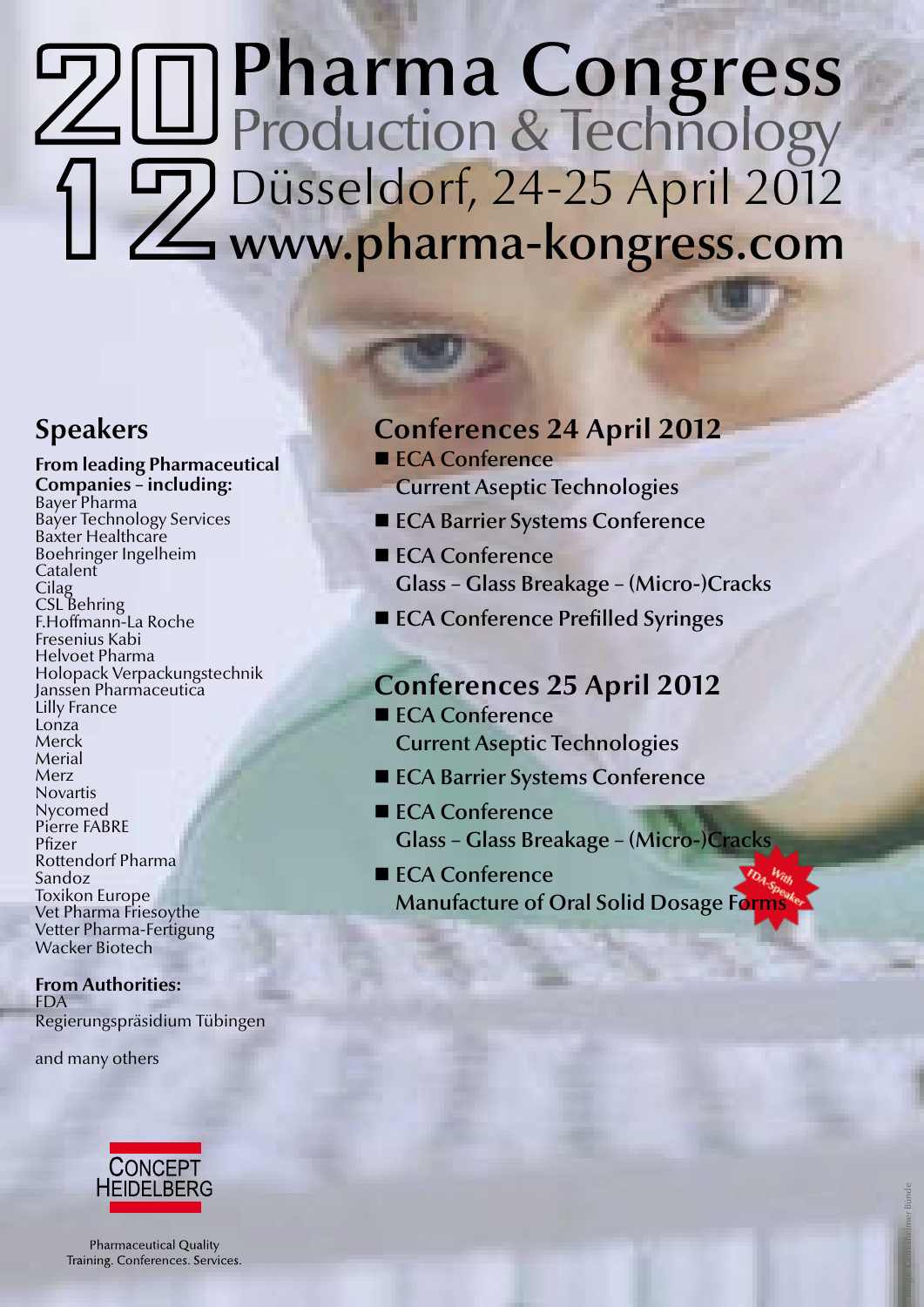

#### **Greeting**



On 24/25 April the 14th Pharma Congress will be conducted in Düsseldorf, Germany. It has become a tradition that industry professionals get together at this event.

During the Congress many international projects from the areas aseptic technologies, barrier systems, oral solid dosage form production and glass technologies

will be discussed. Through practice oriented innovative projects and developments – for today and the future – users will demonstrate for users the current state of the art in PRODUCTION and TECHNOLOGY.

An exhibition with more than 80 exhibitors will accompany the Congress, offering the unique opportunity to further discuss issues intensively. At the same time this event will be the ideal platform for exchanging information and experience, allowing you to find solutions for the challenges in this dynamic global market.

The globalisation as well as the fast changing legal framework makes us all dependent on building and maintaining "good and productive" networks, and in times of Internet and globalisation face to face meetings are especially important.

I look forward to welcoming you at the Pharma Congress – it will most certainly be an interesting event in 2012 again.

Yours, Franz Maier **Prof. Dipl. Ing. Franz Maier** *Director Operations International Engineering, NYCOMED GmbH*

| <b>Pharma Congress Overview</b>                        |                                       |                                    |  |  |
|--------------------------------------------------------|---------------------------------------|------------------------------------|--|--|
| Conference<br>One Day Ticket 490,- EUR                 | 24 April<br>$8:30$ am - $6:00$ pm $*$ | 25 April<br>$8:30$ am - 5:30pm $*$ |  |  |
| ECA Conference Current Aseptic Technologies            |                                       |                                    |  |  |
| <b>ECA Barrier Systems Conference</b>                  | ✓                                     |                                    |  |  |
| ECA Conference Glass - Glass Breakage - (Micro-)Cracks |                                       |                                    |  |  |
| <b>ECA Conference Prefilled Syringes</b>               |                                       |                                    |  |  |
| ECA Conference Manufacture of Oral Solid Dosage Forms  |                                       |                                    |  |  |
| One Day Ticket 90,- EUR<br>Exhibition                  |                                       |                                    |  |  |

\* For individual conference times and updates please see agenda on congress website at www.pharma-kongress.com.

#### **The Pharma Congress Overview**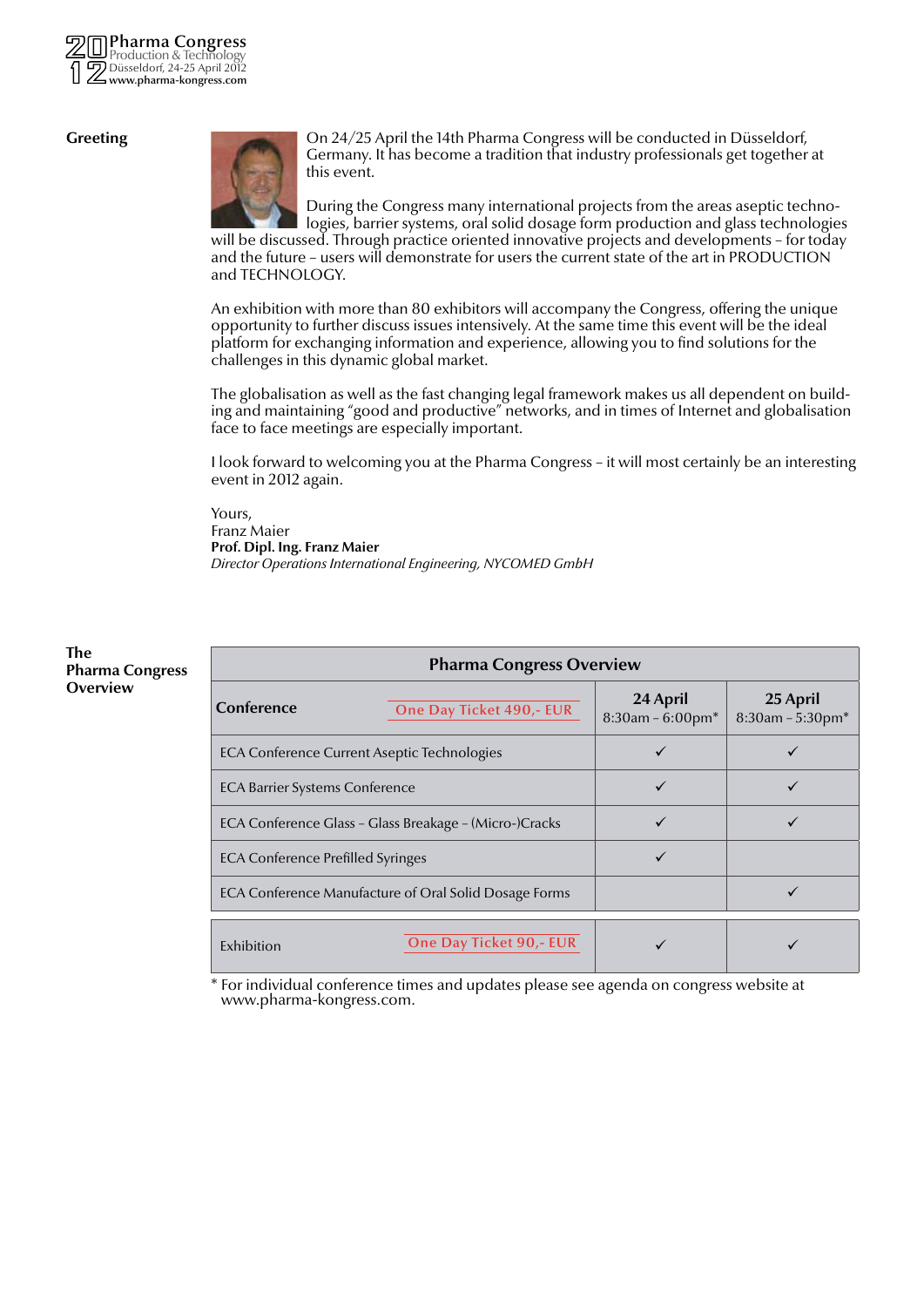#### **The Exhibition**

Parallel to the Pharma Congress from 24-25 April 2012 there will also be taking place the large exhibition. This show with more than 80 internationally oriented exhibitors will allow you to get to know and to discuss new technologies, products and services as well as to network. For the current exhibitor list please see below or visit the website at www.pharma-kongress.com. If you are merely interested in visiting the exhibition, you will need a one day ticket for  $\in 90$ . ticket includes lunch on that day, beverages and coffee. For registering please use the form on the back of this programme.





### **PLEASE NOTE**

Please note that there will **not be any print-outs** at the Congress. Instead you will receive all presentations prior to the Congress as Downloads. All Congress delegates (excluding exhibition visitors) will also receive the presentations on a USB stick at the registration center.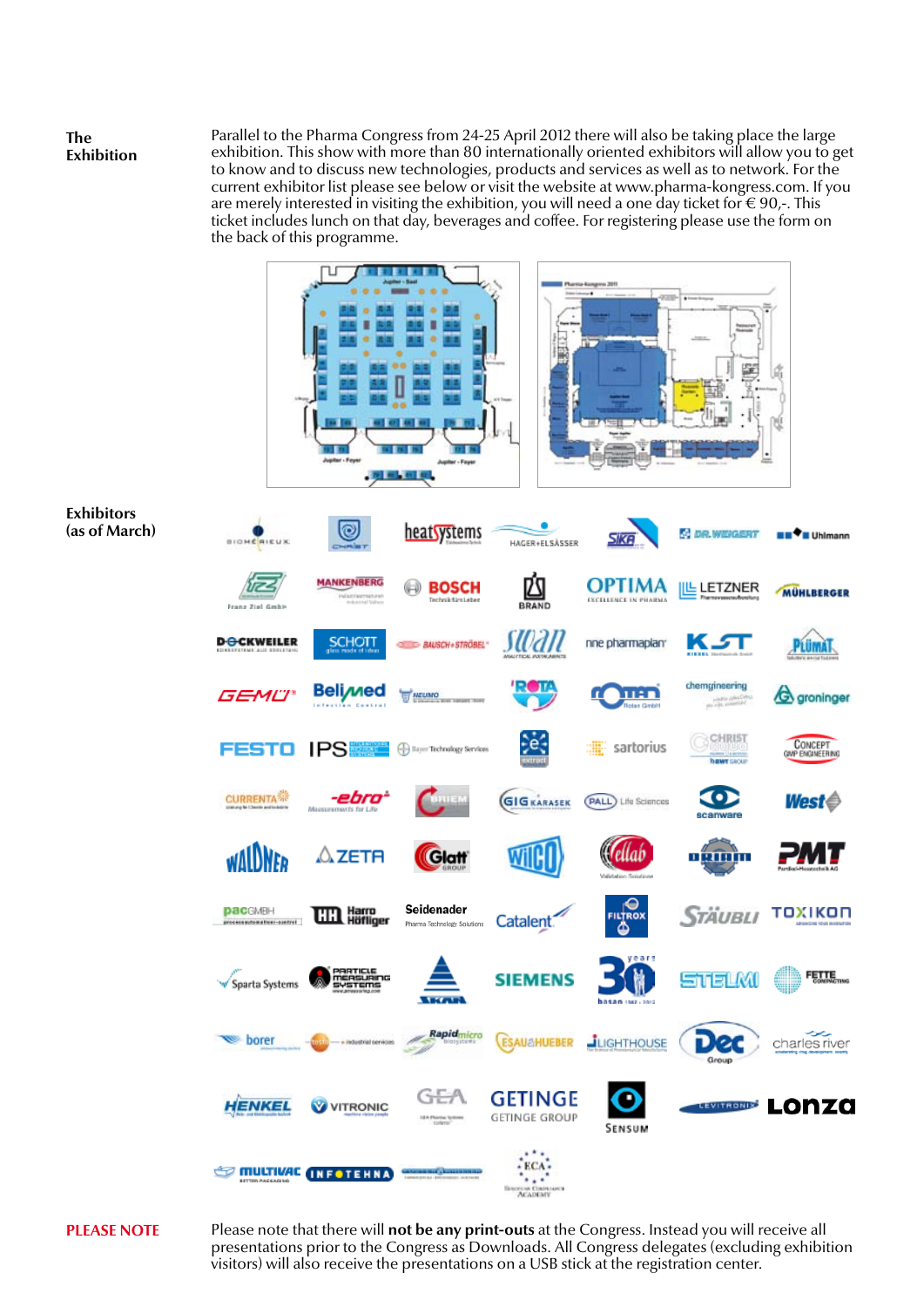- **Speakers Xavier Baert,** *Baxter Healthcare Corporation, Lessines, Belgium* At Baxter he is currently Finishing Engineering Assistant Manager BioScience.
	- **Nigel Bates,** *Pfizer Ltd, Great Abington, Cambridge, UK* Head of the Engineering Sciences Group within the Devices Centre of Emphasis, based in Cambridge UK.
	- **Edgar Bauer,** *Bausch + Ströbel Maschinenfabrik Ilshofen GmbH + Co. KG, Ilshofen* Mr Bauer (Area Sales Manager) has been in charge of the French market in the Sales Department since 2000.
	- **Dirk Beer,** *Nycomed GmbH, Singen, Germany* Mr Beer is responsible for assessment of suppliers for packaging materials including auditing and handling of complaints.
	- **Dr Andrea Behrenswerth,** *Gerresheimer Bünde GmbH, Bünde, Germany* Head of Quality Assurance within Gerresheimer Bünde.
	- **Gerald Bürkle,** *Vetter Pharma-Fertigung GmbH & Co. KG, Ravensburg, Germany* Director Pharmaceutical Production.
	- **Philippe Cappuyns,** *Janssen Pharmaceutica* Part of Global Technical Services within Janssen Supply Chain responsible for assessment of innovative technologies and the introduction of  $QbD'$  in development and production.
	- **Dr Olivier Chancel,** *Merial, Toulouse, France* Currently Head of Pharmaceutical Support in Merial.
	- **Piet Christiaens,** *Toxikon Europe NV, Heverlee, Belgium* Mr Christiaens holds the position of Scientific Director.
	- **Peter Cornelis,** *Toxikon Europe NV, Heverlee, Belgium* Mr Cornelis is Supervisor of the Microbiology and In-vitro Toxicology Department.
	- **William Dierick,** *TERUMO EUROPE NV, Leuven, Belgium* William Dierick is Business Development Manager – Global Pharmaceutical Solutions of TERUMO.
	- **Peter Forceville,** *Medpro, Herent, Belgium* He is leading the European business development for MedPro Safety Products, Inc. in Lexington, KY, USA.
	- **Jens Gemmecker,** *OPTIMA GROUP pharma GmbH, Mornshausen, Germany* Sales manager at OPTIMA GROUP pharma, facility Mornshausen.
	- **Angela Gessler,** *Skan AG, Allschwil, Switzerland* At Skan AG she supervises a laboratory for H2O2 decontamination studies as well as H2O2 low concentration measurements.
	- **Leopold Gruber,** *SBM Schoeller Bleckmann Medizintechnik Ges.m.B., Ternitz, Austria* Mr Gruber was active from 1974 till the end of 2010 in the area of the design and sales in leading functions.
	- **Dr Roland Guinet** Consultant Regulatory Compliance Sites and Processes. From 2002-2011 GMP Inspector at AFSSaPS (French Agency for the Safety of Health Products)
	- **Manfred Holzer,** *Skan AG, Allschwil, Switzerland* In 2008 he launched the Skan E-Beam System as product manager. Today, he heads the business development of the Skan RABS Systems.
	- **Dr Henry Huang,** *AstraZeneca* Senior Formulation Scientist.
	- **Dr Renaud Janssen,** *Helvoet Pharma Belgium, Alken, Belgium* He is currently Global Director of Scientific Affairs for Helvoet Pharma worldwide.
	- **Dr Heinrich-Andreas Kracke-Helm,** *GEA Diessel GmbH, Hildesheim* Active since 1989 as Sales Manager and Engineer for Biotech Plants, since 2011 for GEA Diessel.
	- **Dr Timo Krebsbach,** *Labor L+S AG, Bad Bocklet, Germany* Dr Krebsbach is head of the sterility testing department and responsible for sterility tests performed in a cleanroom as well as in isolators.
	- **Jens Kubischik,** *Pall GmbH, Dreieich, Germany* Mr Kubischik is project manager for single-use-disposables in Europe.
	- **Sigrid Lieb,** *Vetter Pharma-Fertigung GmbH & Co, KG, Ravensburg* Sigrid Lieb is project manager for internal and investment projects.
	- **Dr Santiago Llovera,** *Boehringer Ingelheim Espana S.A., Sant Cugat des Vallès, Spain* Dr Llovera is Injectable Manufacturing Manager.
	- **Dr Jörg Lümkemann,** *F. Hoffmann-La Roche AG, Basel, Switzerland* He is in the development of parenterals and in charge of the implementation of new technologies in this area.
	- **Jack Lysfjord,** *Jack Lysfjord Consulting LLC, Minnetonka, US* Mr Lysfjord is Consultant in the field of Strategic Aseptic Processing.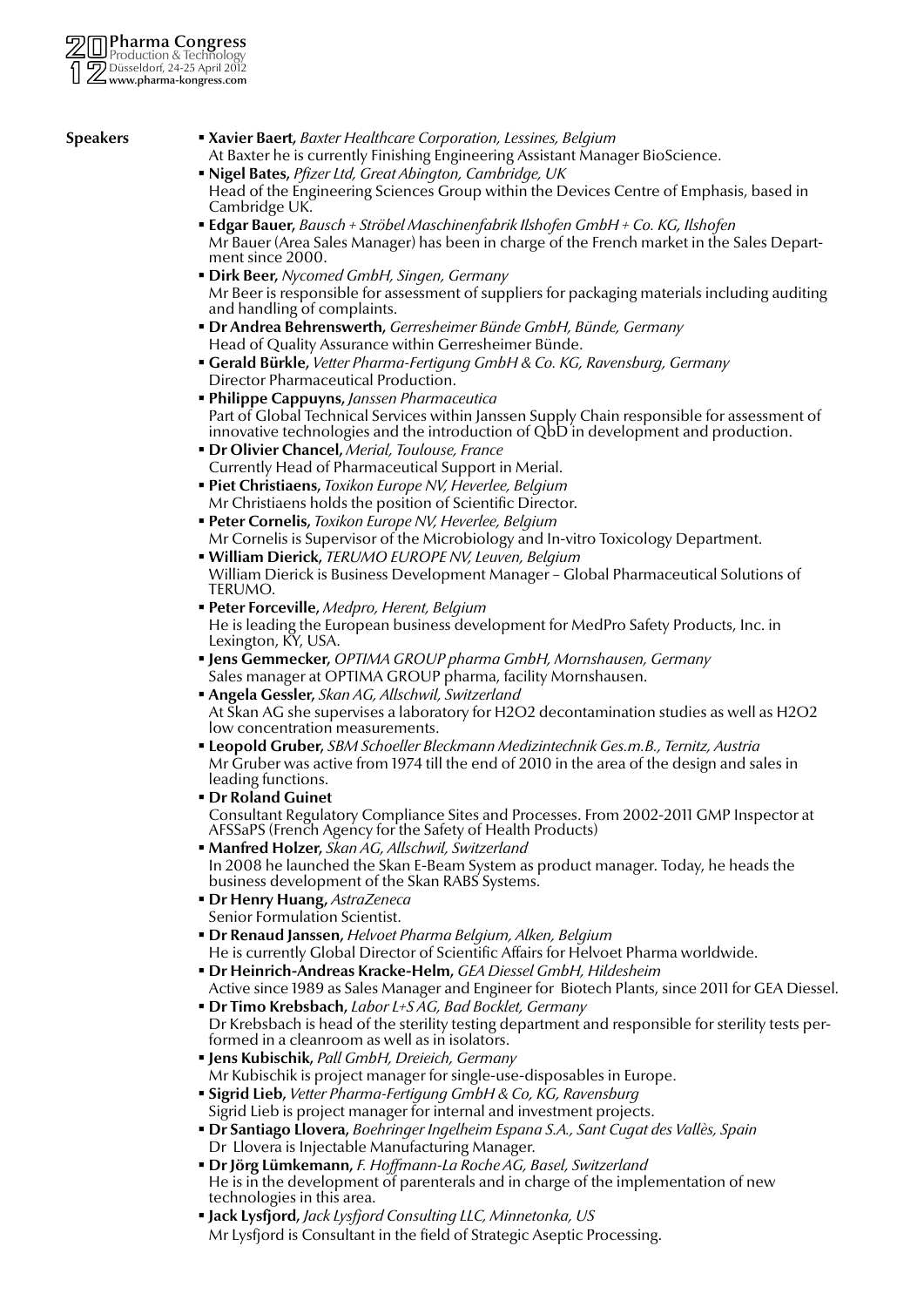**Speakers (cont.)**

- **Dr Jean-Denis Mallet,** *SNC Lavalin, Ivry-sur-Seine, France*
- Director Pharma Europe, formerly Head of the French Pharmaceutical Inspection Department (AFSSAPS).
- **Gert Moelgaard,** *NNE Pharmaplan, Søborg, Denmark* Gert Moelgaard is Vice President for Innovation & Business Development in NNE Pharmaplan.
- **Alessandro Morandotti,** *Nuova OMPI, Piombino Dese, Padova, Italy* Alessandro Morandotti is leading the development of new sterile product within the R&D organisation.
- **Alicia Mozzachio,** *FDA, USA*
- Director Regulatory, Office of Manufacturing and Product Quality (OMPQ).
- **Dr Daniel Müller,** *Regierungspräsidium Tübingen, Germany* Dr Müller is GMP-Inspector with focus on biotechnological active ingredients and sterile drug products.
- **Dr Wenzel Novak,** *groninger & co. gmbH, Crailsheim, Germany* Dr Novak is responsible for pharmaceutical research and development.
- **Franck Pavan,** *Pierre FABRE Medicament Production, Idron, France* Business Development Manager focused on Strategy and Development of contract manufacturing.
- **Matthias Poslovski,** *OPTIMA GROUP pharma GmbH, Schwäbisch Hall, Germany* Director Technical Sales, responsible for US and South American markets.
- **Dr Ingo Presser,** *Boehringer Ingelheim Pharma GmbH & Co. KG, Biberach, Germany* Dr Presser is in charge of the clinical trail supply and process transfer unit with the Process Science Department.
- **Dr Heino Prinz,** *Wilco AG, Wohlen, Switzerland* Dr Prinz is in charge of research and development.
- **Oliver Pütz,** *A. Nattermann & Cie. GmbH* Head of Maintenance, also managing the production and maintenance of strategic TPM projects.
- **Dr Johannes Rauschnabel,** *Robert Bosch GmbH, Crailsheim, Germany* He is now Director Process Engineering at Robert Bosch GmbH, Packaging Technology Pharma.
- **Dr Bernd Renger,** *Bernd Renger Pharma Consulting GmbH, Radolfzell, Germany* He is running his own consultancy business and was prior Director of QC at Vetter Pharma-Ferti- gung.
- **Harald Römer,** *Notter GmbH* Mr Römer is consultant and also working for Notter in the field of application technology.
- **Dr Uwe Rothhaar,** *SCHOTT AG, Mainz, Germany* He primarily focuses on the chemical resistance and mechanical stability of pharmaceutical primary packing.
- **Hartmut Schaz,** *NNE Pharmaplan GmbH, Bad Homburg, Germany* He is Senior Expert for Small Volume Parenteral Products and Director of the Board of NNE Pharmaplan India.
- **Dr Hans-Georg Schindler,** *Seidenader Vision GmbH, Markt Schwaben, Germany* Since 2006 responsible for development and integration of innovative inspection methods.
- **Bernhard Sippel,** *Robert Bosch GmbH, Crailsheim, Germany* He currently leads a qualification team for aseptic packaging machines.
- **Dr Harald Stahl,** *GEA Pharma Systems* Harald Stahl presently is Senior Pharmaceutical Technologist. He has published more than 20 papers on various aspects of pharmaceutical production.
- **Dr Alexander Sterchi,** *F. Hoffmann-La Roche AG, Basel* Since 2008 he is heading Logistics, Services & Infrastructure.
- **Paul Stone,** *Stäubli (UK) Ltd.* General Manager of Stäubli (UK) based in Telford. With over 25 years experience in the application of robotics within the Pharmaceutical industry.
- **Klaus Ullherr,** *Robert Bosch GmbH, Crailsheim, Germany* Mr Ullherr is Product Manager for the business fields syringes and cartridges.
- **Benoît Verjans,** *Aseptic Technologies S.A., Les Isnes, Belgium* He is currently Commercial Director of Aseptic Technologies, responsible of developing the sales of the closed vial technology worldwide.
- **Dr Christian Vogt,** *Novartis Pharma Stein AG, Stein/Basle, Switzerland*  Dr Vogt is responsible for sterility testing and microbiological QA and QC.
- **Norm Weichbrodt,** *Catalent Pharma Solutions, Woodstock, Il, USA* R&D Strategic Account Manager with >30 years pharmaceutical experience in sterile injectables, lyophilization, and blow, fill, seal technology platforms.
- **Dr Jürgen Werani,** *Schuh & Co. Komplexitätsmanagement AG, St. Gallen, Switzerland* Formerly Executive Director of Pfizer Deutschland, today member of the executive board of Schuh & Co. Komplexitätsmanagement.
- **Jörg Zimmermann,** *Vetter Pharma-Fertigung GmbH & Co. KG, Ravensburg, Germany* Mr Zimmermann is Director Process Development and Implementation.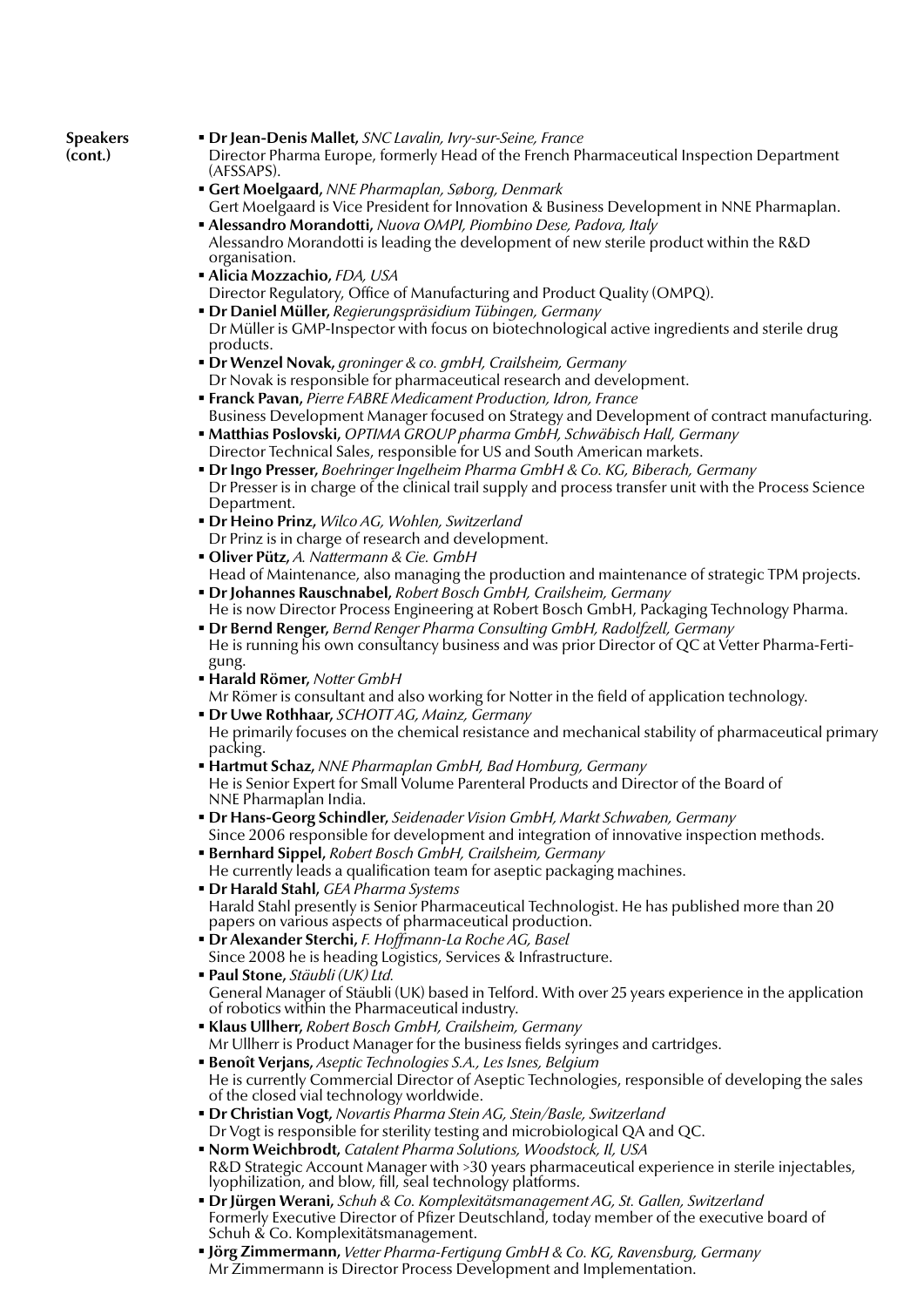Three good reasons to attend this conference:

- You are informed about the latest technological developments in sterile manufacture
- You learn how current GMP and production requirements have to be implemented technologically in sterile manufacture
- You will get the interpretation of new guidelines and requirements from a GMP inspector's point of view

### Background



nage: groninger & co.

GMP regulations only define general requirements on equipment – it has to be suitable for the intended work process, easy to clean and without any negative influence on the product quality. The questions of how these general requirements have to be fulfilled concretely in sterile manufacture, which points call for special attention and which new technologies will be used in the future are the focus of this event. Speakers from the pharmaceutical industry, from planning and engineering companies as well as from Inspectorates deal with pivotal developments in the field of sterile manufacture.

### Target Audience

The event is directed at specialists from the pharmaceutical industry, at engineers and planners who have to deal with current aseptic technologies in clean areas in their daily practice. It particularly aims at the departments:

- Production
- Quality assurance
- **Engineering / technology**

### Moderator

- **Hartmut Schaz,** *NNE Pharmaplan (Day 1)*
- **Gert Moelgaard,** *NNE Pharmaplan (Day 2)*

### Programme

#### **Case study on Container closure integrity; from design to stabilities**

- Â Dr Olivier Chancel, *Merial*
- Design: microbial ingress testing to validate both the stopper / bottle association and the crimping parameters
- In process parameters and stability studies; experience of a vacuum test to confirm container and closure system integrity as a part of an IPC program on stability protocol

### **Mediafill Readout by Tunable Diode Laser Spectroscopy**

- Â Dr Jörg Lümkemann, *F. Hoffmann-La Roche*
- **Detection of bacterial grow in Mediafill units**
- Automated and fast detection method differing from visual control of Mediafill units
- Detection of oxygen consumption of microbial species
- Workload reduction and detection safety enhancement for Mediafill control

#### **Case Study: Turn Key Cytotoxic Line**

- $\supset$  Matthias Poslovski, Jens Gemmecker,
- *OPTIMA GROUP pharma*
- Washing
- Sterilizing
- Filling / Stoppering
- Lyophilization with automatic loading
- Capping
- **Isolator** / Decontamination



Image: groninger & co.

### **Current regulatory requirements: interpretation, main differences and technological implementation**

- Â Dr. Roland Guinet, *Consultant*
- General comments on the PIC/S document
- Aseptic process validation interpretation
- Requalification frequencies
- Alternatives for Grade A capping
- **Issues related to RTU components**
- **Some deviations observed in inspections**

### **Possible evolutions of the annex 1: what's next ?**

- Â Dr Jean-Denis Mallet, *SNC-Lavalin*
- **Introduction: history of the successive versions of annex 1**
- Parallel evolution of EU annex 1 and US-FDA guidance
- **Some missing points in the current version**
- **Possible additional points to come**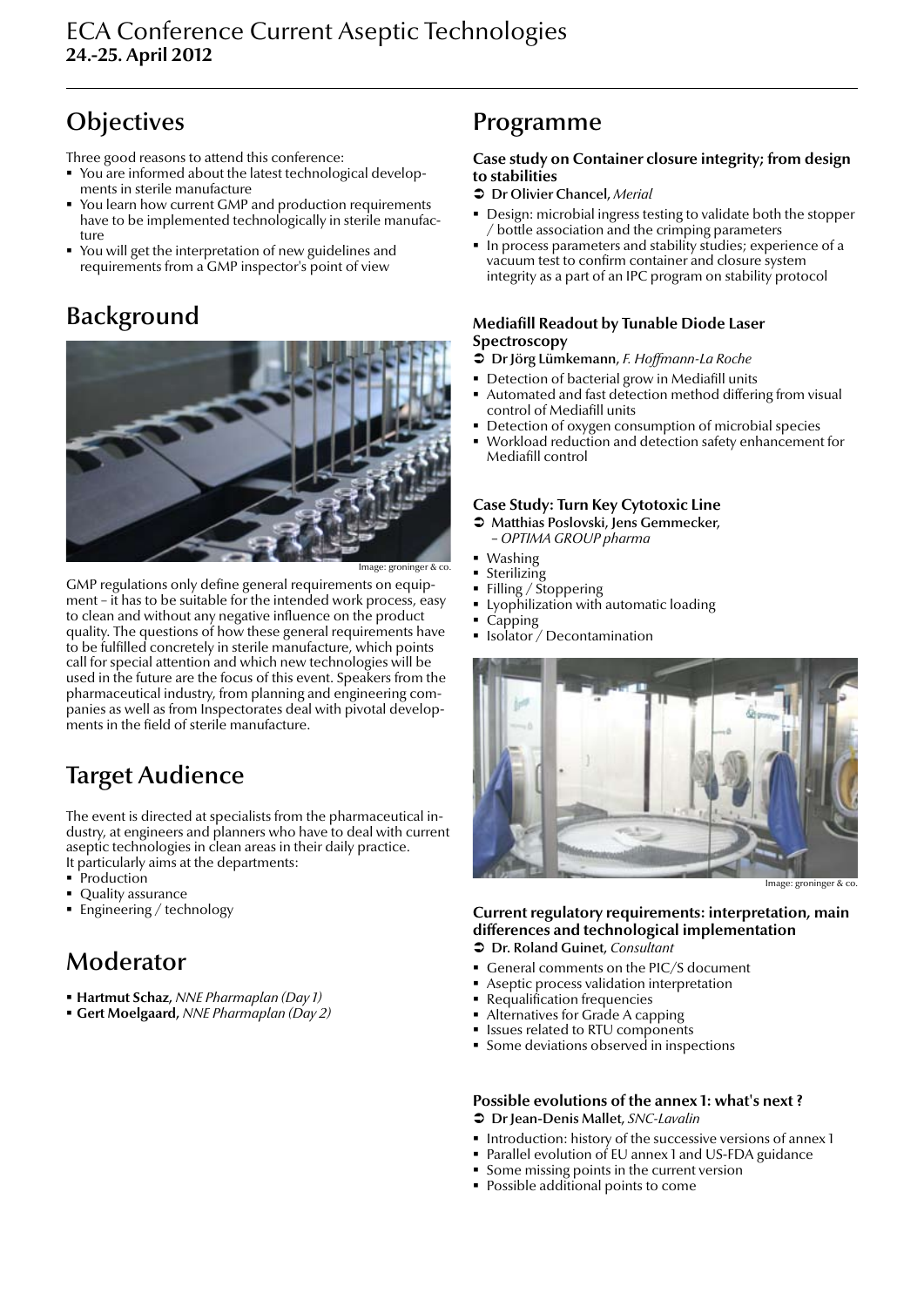### **Robotics provides high efficiency and reliability in aseptic production areas**

- Â Paul Stone, *Stäubli (UK)*
- Robot system safety in aseptic drug manufacturing
- Robotics ensures patient and personnel safety
- Increase of product quality
- Sterile drug manufacturing
- Stäubli TX robot series Stericlean
- Cleanroom and sterile environment

### **Application possibilities of continuous aseptic processing in liquid pharma**

#### Â Dr Heinrich-Andreas Kracke-Helm, *GEA Diessel*

- Advantages of continuous processes compared to batch and fed batch processes
- Examples for possible fields of applications
- Process parameters for continuous processes compared to batch processes
- Design criteria and requirements for components in continuous sterile processes
- Concepts / examples for continuous processes based on current continuous applications in non pharma

### **Advanced Aseptic Processing using Blow, Fill, Seal Technology**

#### Â Norm Weichbrodt, *Catalent Pharma Solutions*

- Overview of blow, fill, seal process (BFS)
- Current applications of BFS
- **Engineering controls of automated aseptic process vs.** traditional filling process administrative controls
- Flexibility of BFS forms
- **BFS Benefits vs. glass**
- Case Study Microbial performance of BFS



### **Aseptic Pharmaceutical Manufacturing – where are we going?**

#### Â Gert Moelgaard, *NNE Pharmaplan*

- **Trends and challenges in aseptic processing**
- Manufacturing opportunities in a business perspective
- Regulatory issues today and tomorrow
- Operating efficiency in aseptic processing

### **Ready – To – Use aluminium / plastic caps in view of new capping requirements**

#### Â Dr Renaud Janssen, *Helvoet Pharma*

- What are , EU GMP Annex 1' capping requirements about?
- Learn on how Ready-To-Use aluminium/plastic caps are defined
- Get a detailed insight into the validation package for RTU caps :
	- Product Validation
	- Process Validation
	- Packaging Validation

#### **Implementation of Single-Use Downstream Technologies for GMP Processing** Â Jens Kubischik, *Pall*

- 
- Single-Use-Systems (SUS) for Fluid Management Single-Use Key Technologies for Downstream Processing
- (Single-Use TFF, Single-Use Mixing etc.)
- Sterile processing with SUS
- Validation approach for process specific SUS



### **Single use technology in pharmaceutical manufacturing - an inspector's point of view**

- Â Dr Daniel Müller, *Regierungspräsidium Tübingen*
- **Guidelines & regulatory framework**
- **Pharmaceutical applications for disposable systems**
- Single-use versus multi-use systems
- **Importance of supplier management**
- **Future prospects**

### **The Closed Vial technology reduces risk of contamination**

- Â Benoit Verjans, *Aseptic Technologies*
- Presence of living particle is possible in Grade A environment
- Risk of contamination is proportional to exposed surface and exposed time
- 5 different technologies have been assessed: open glass vials, PFS, open ampoules, BFS and closed vials
- The results show a difference factor for the risk of contamination over than 2 logs between closed vials and BFS versus open vials

#### **Capacity extension through a high performance line for pre-sterilized syringes**

- Â Gerald Bürkle, *Vetter Pharma-Fertigung*
- Current facts regarding the youngest Vetter production site RVS
- Presentation of the high performance filling line for pre-sterilized syringes RVS3
- **Spray Tunnel regarding tub disinfection**
- Waste logistics out of the Cleanroom
- **Process video**

### **Sterilisation of pre-filled Syringes**

- Â Leopold Gruber, *SBM Schoeller Bleckmann Medizintechnik*
- **Suitable packaging**
- Arrangement
- Process-oriented parameters
- Sterilisation method in the test bench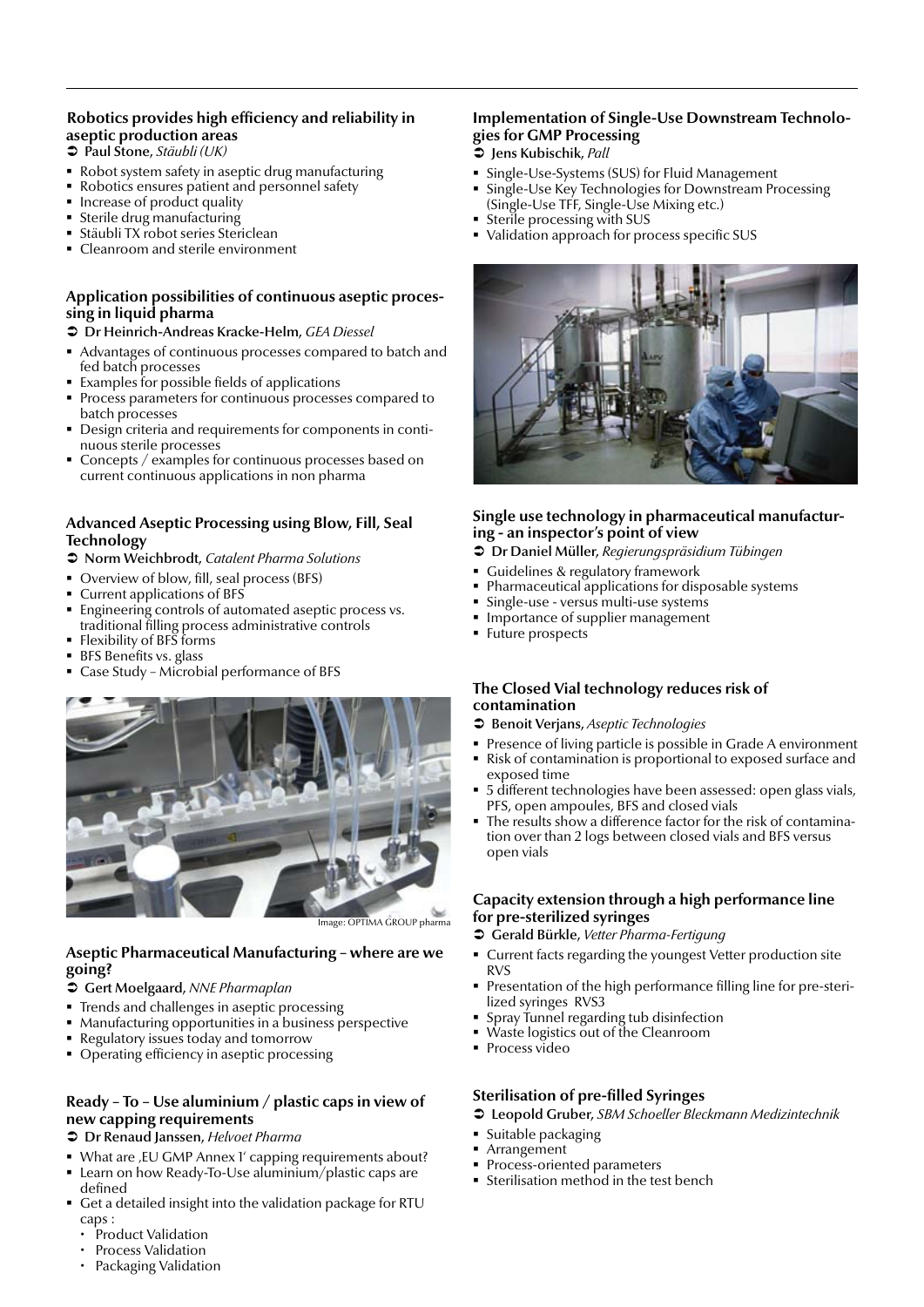- Case studies from various pharmaceutical companies deal with the implementation and qualification of barrier systems
- You get to know the current state of the art as well as future technological developments in the field of barrier systems
- Which are the weak points of the systems which operational experience has been gathered?
- Which points have not yet been managed satisfactorily or need to be improved?

### Background



Especially in connection with sterile medicinal products produced by aseptic processing, protection against microbial contamination increases in importance. In case of new facilities for sterile manufacturing, the classical cleanroom cannot be considered as the state of the art any longer. Today the supervisory authorities require a more strict separation between staff and product in the form of an access barrier – RABS (Restricted Access Barrier System) or isolator. The level of contamination safety as well as that of personnel protection is clearly higher in both systems. This conference focuses on topical questions on barriers systems in detail from the perspective of pharmaceutical operators, planners and engineers.

### Target Audience

The event is directed at decision-makers from pharmaceutical production, development and quality assurance/control, at engineers and planners who need to be well informed about current developments in the field of barrier systems.

### Moderator

**Jörg Zimmermann,** *Vetter Pharma-Fertigung*

### Programme

### **Current Aseptic Processing Trends with the use of Isolators and RABS**

- Â Jack Lysfjord, *Lysfjord Consulting*
- Review of concepts for separation of operators from the critical zone
- Review global data from 2010 Isolator survey
- Review global data from 2011 RABS survey
- Review trends and observations

### **CVFS – A new concept in advanced barrier systems**

- Â Benoit Verjans, *Aseptic Technologies*
- Introduce a new barrier concept: the CVFS containment
- This CVFS has been approved for Synflorix (a vaccine of GSK) in grade C clean room despite that the bottom is open
- The CVFS introduce multiple concepts which make it clearly different from RABS (no door opening, for closed containers, RTP or airlock use for all material entry,…)

### **How to run a RABS clean room successfully**

- Â Jörg Zimmermann, *Vetter Pharma-Fertigung*
- Aseptic Process Design
- Types of RABS and implications
- $\blacksquare$  Mock-up studies
- Daily operations of a RABS
- Glove integrity testing
- **Media fills**
- Case studies from real life
- Conclusions

#### **Design, Construction and Qualification of a Room Decontamination System for Aseptic Filling Room with RABS**

- Â Dr Alexander Sterchi, *F. Hoffmann-La Roche*
- **Design**<br>Distrib
- Distribution of hydrogen peroxide
- Decontamination of a room in overpressure
- RABS



### **Aseptic small scale filling in isolator technology**

- Â Dr Ingo Presser, *Boehringer Ingelheim*
- **Implementation of a customized small scale filling isolator**
- Set up and operator of filling machine Process flow, Packaging materials – advantages and restric-
- tions Usability and operating expense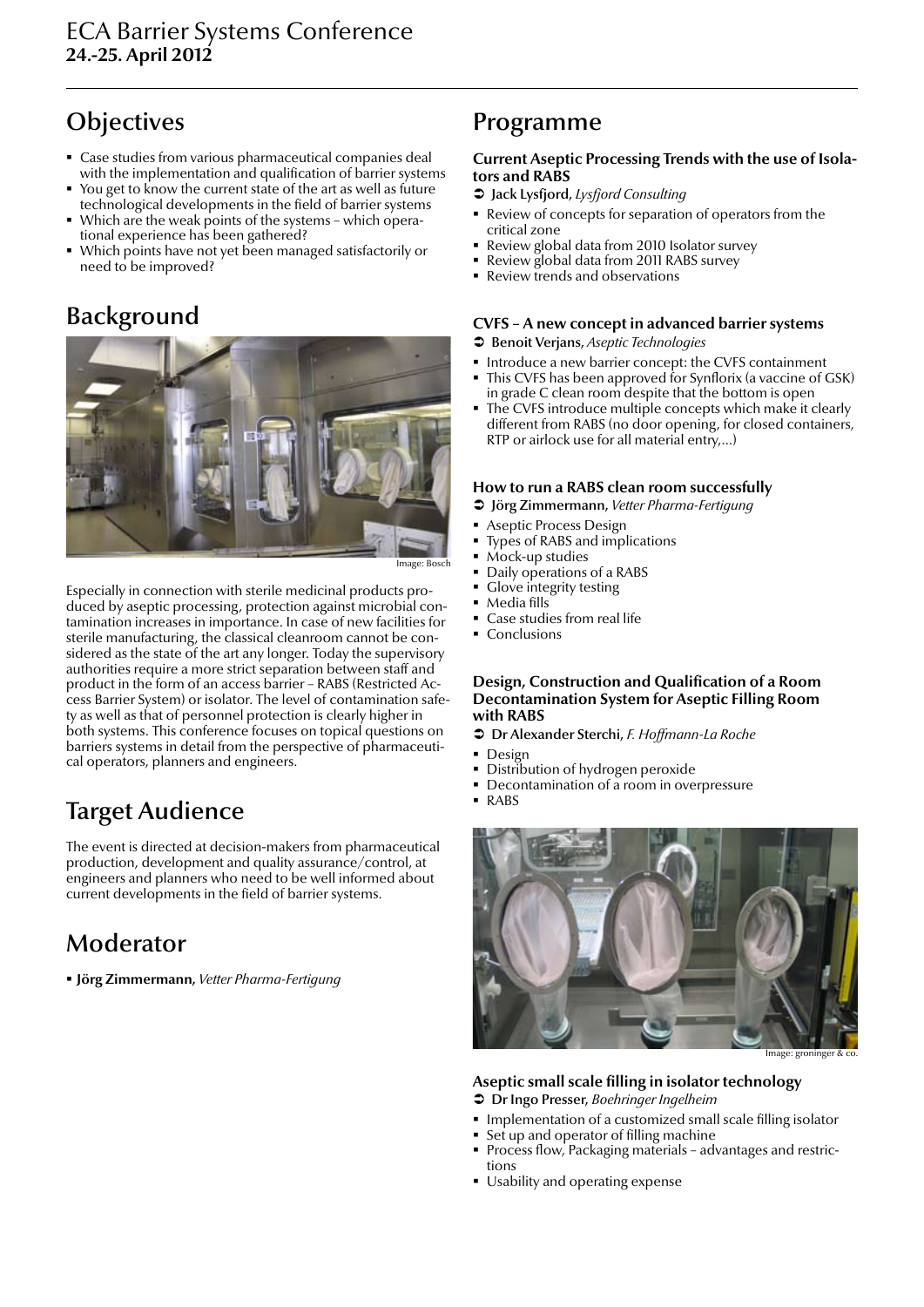### **Handling non water material in Aseptic Manufacturing under Isolator**

- Â Franck Pavan, *Pierre Fabre*
- **Isolators applied for new molecules**
- Handling of VHP sanitization system
- Production under isolators of ATEX regulated molecules
- Choice of suppliers Leak test and OEL Key points for switching to isolator manufacturing

### **Rapid Sterility Test by Solid Phase cytometry in Isolator: Technology & Validation**

Â Peter Cornelis, *Toxikon Europe NV*

- Description of technology
- Set-up in Isolator
- Advantages of a rapid sterility test for IPC & Batch release
- Guidance for FDA & EMA approval
- Guidance for validation (EP & USP)
- Validation of a Sterility test: A case study
- Feasibility for different types of product

#### **Comparison Isolator vs. Cleanroom (Sterility Testing)** Â Dr Timo Krebsbach, *Labor L+S*

- **Regulatory requirements**
- Qualification / Validation of Isolators
- Isolators for Production vs. Testing
- Movie: Sterility Testing in Isolators
- Decision for Isolator / Cleanroom: Monitoring, Costs, Handing, Reliability



### **Microbiology in Filling and Sterility Test Isolators**

- Â Dr Christian Vogt, *Novartis Pharma*
- Bringing an isolator under microbiological control<br>■ How to achieve a state of "practically free of micro
- How to achieve a state of "practically free of microorganisms"
- Control of an isolator with physical and microbiological monitoring
- Maintenance aspects and integrity checks of isolator systems
- Validation of an filling isolator with media fills
- Microbiological problems in isolators

### **Improvements in the use of Isolators: practical experience**

- Â Dr Santiago Llovera, *Boehringer Ingelheim*
- **Learnings from design to start-up**
- **IMPROPERE** Improving operations in the isolator
- Campaigning products
- Aseptic transfer of components and waste
- Environmental monitoring critical controls
- Cleaning and optimization of sterilization / sanitization cycles

#### **Relevance of Physical Glove Integrity Testing to Microbiological Contamination of Isolators** Â Angela Gessler, *Skan*

- 
- Regulatory Background to Glove Integrity Tests
- Physical methods for glove integrity tests and their boundaries
- Risk of Microbiological Contamination with leaky gloves
- Routine program for glove integrity testing

### **H**<sub>2</sub>O<sub>2</sub> decontamination - From Cycle development to **robust production cycles**

### Â Dr Johannes Rauschnabel, *Robert Bosch*

- Meanings and interpretations of different testing, cross-influence of the different parameters
	- D-Value in the isolator (assuming a perfect isolator and a perfect BI)
	- x Thermal mapping
	- Chemical indicators mapping
	- Air flow pattern mapping
- What is recommended, feasible, reasonable, not recommended?

### **VHP Cycle Development and Validation activities at vendor and customer site: A Case Stud**

- Â Bernhard Sippel, *Robert Bosch*
- General Biodecontamination Cycle Development approach, both for activities at vendor site and at customer site
- **Importance of Biological Indicator incoming inspection**
- Scheduling and utilisation of resources and related challenges
- Transfer of results obtained from Cycle development at vendor site to customer site
- Onsite cycle validation activities and results
- **Exercise Lessons learned and conclusions**

### **Barrier Systems for the Production of High Potent Aseptic Products**

- Â Hartmut Schaz, *NNE Pharmaplan*
- **Basics** 
	- Introduction / Scope of this presentation
	- Terms / Definitions
	- Risk potential / Protection measures
	- x Risk analysis
	- Requirements for the process equipment
	- $\cdot$  Sampling / Weighing / Compounding<br> $\cdot$  Filing / Lyophilisation
	- Filing / Lyophilisation
	- Outside decontamination / Inspection / Secondary Packaging
- Equipment decontamination
- Conclusion / Recommendation

### **Case study: Optimization of a filling line isolator**

- Â Xavier Baert, *Baxter Healthcare*
- Optimization of a filling line isolator to achieve project and later production efficiency
- $\bullet$  Optimization from design to qualification approaches
- **Example 1** Ergonomic aspects: Handling, Fast airlock for flexibility
- **•** Decontamination time to reduce the production standby between 2 batches.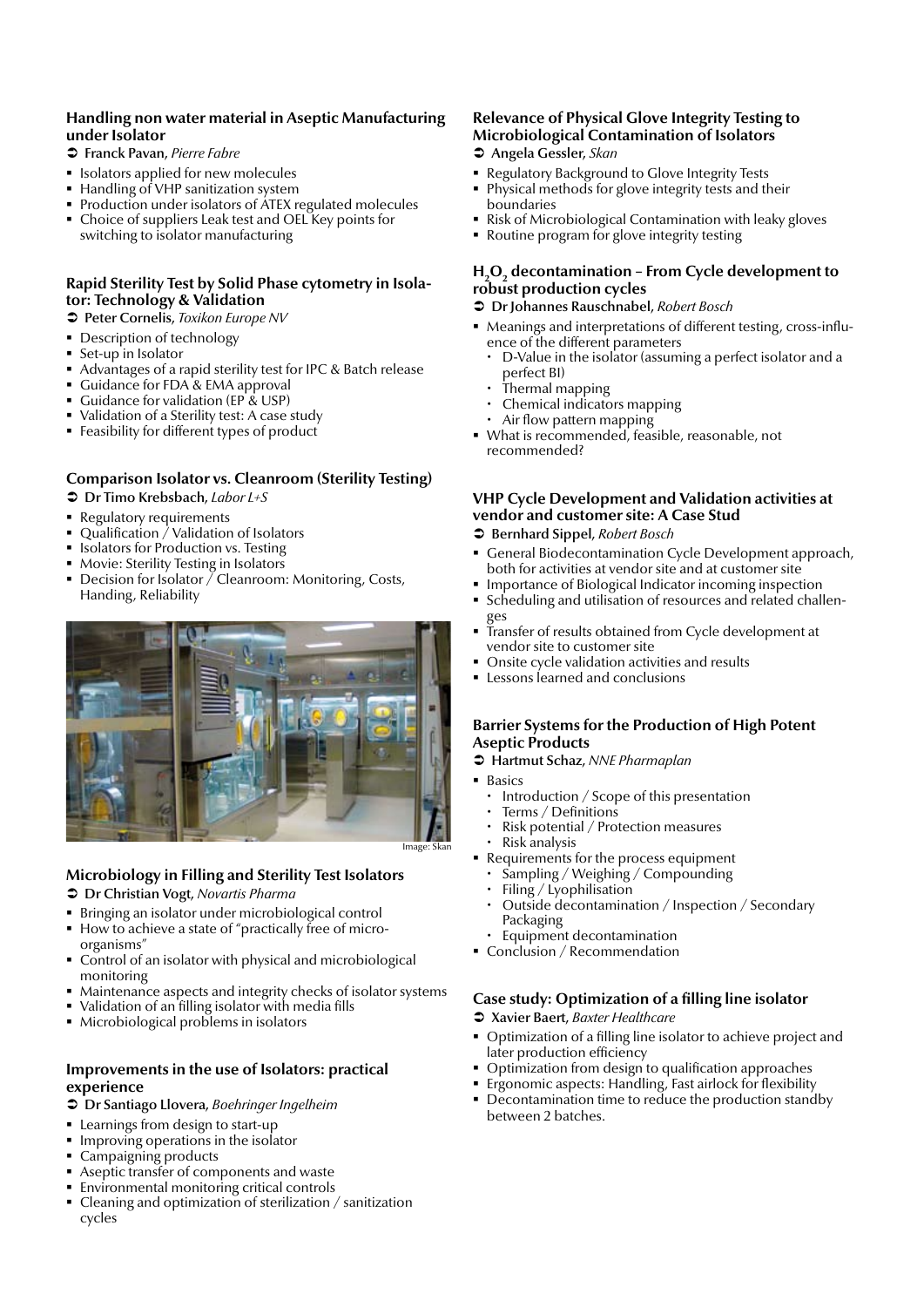Why you should attend this conference:

- What are the causes of glass defects? You will learn what process steps in the production chain jeopardise the containers
- The conference will cover the problems in daily practice and will demonstrate solution approaches making processes safer
- You can discuss questions and problems with inspectors, glass manufacturers, equipment suppliers and pharmaceutical users

### Background



Ensuring the integrity of pharmaceutical glass containers for parenterals is currently among the most discussed issues. Various incidents in the recent past led to an increased focus on the topic in authority and customer audits.

That's why in practice "0" defects are either requested or defined as goal. For that purpose the entire process chain from production of the glass tubes to the final packaging has to be carefully checked.

In many process steps there is a lot potential for improvement regarding the reduction and detection of glass defects. This requires an intensive cooperation and exchange of experience of packaging materials manufacturers and pharmaceutical companies.

### Target Audience

This conference targets staff from glass manufacturers, equipment suppliers and pharmaceutical users who deal with glass as packaging material every day (development, quality assurance and quality control, production).

### Moderator

**Dr Bernd Renger,** *Bernd Renger Pharma Consulting*

### Programme

### **"Zero Glass Breakage; illusion or an achievable goal?"**

- Â Dr Bernd Renger, *Bernd Renger Pharma Consulting*
- **Regulatory expectations**
- Pharmaceutical Industry's response
- Incoming inspection  $\overline{AQL}$  versus ppm
- Wishful thinking and reality

#### **Glass breakage – Microcracks – inspector's point of view**

- Â Dr Daniel Müller, *Regierungspräsidium Tübingen*
- Typical genesis of a quality related recall
- Glass breakage & micro cracks a risk for drug products
- Decision criteria for introducing a recall
- Expectations of a GMP inspector
- x On handling recalls and associated investigations & measures
- And on detection & mitigation of glass breakage during production process
- Examples of quality issues & recalls based on glass defects

#### **Glass Container Breakage: Reasons - Characterization – Prediction**

- Â Dr Uwe Rothhaar, *SCHOTT*
- **Introduction to glass as a material for drug containers**
- Glass faults
- Interaction between strength/breakability and surface properties
- Characterization of glass breakage by fractography
- Fracture statistics and prediction of failure probabilities



### **Crack prevention and process controls in pre-fillable syringe manufacturing**

- Â Dr Andrea Behrenswerth, *Gerresheimer Bünde*
- Definition of cracks
- Analysis of syringes with cracks
- Development of cracks
- Prevention of cracks
- **Technical solutions**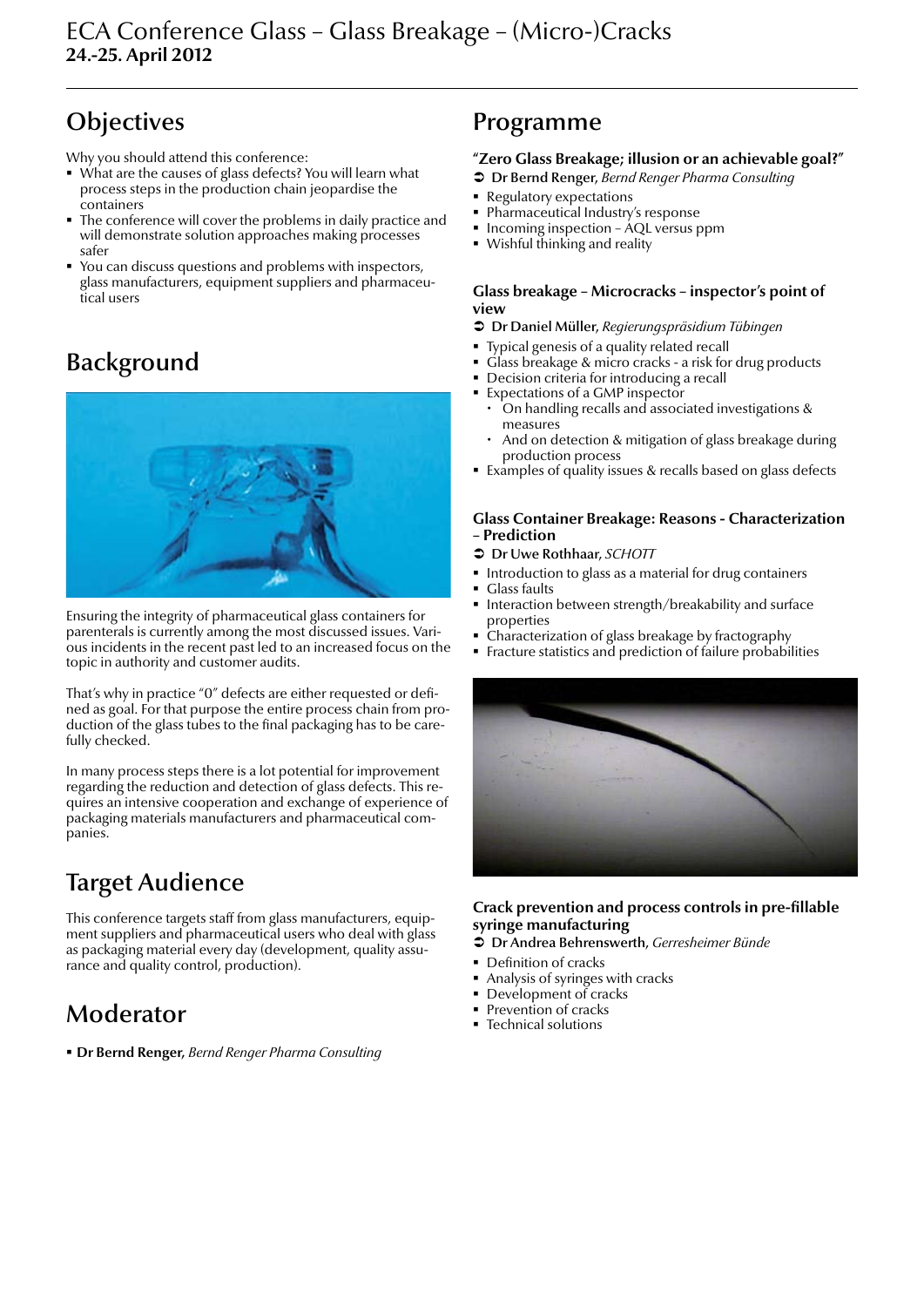### **Glass Strength Considerations for Injector Design**

- Â Nigel Bates, *Pfizer*
- Break force measurement of glass syringes including method development, analysis and interpretation of strength data
- Impact of glass handling processes on glass strength Theoretical and practical evaluation of forces within injector
- devices
- Design considerations for injector devices in relation to glass syringes

### **"Moulded glass – how to avoid breakage with glass containers type I"**

#### Â Dirk Beer, *NYCOMED*

- **Forming of containers made of moulded glass type I**
- Glass quality and treatments
- Quality control of glass containers
- Challenge on pharmaceutical manufacturer



#### **Current issues with prefilled glass syringes: how to solve them without compromising on functionality and safety**

#### Â Peter Forceville, *Medpro*

- Tungsten and use of adhesives with staked on needles
- Sprayed-on silicone and sv particle count
- Glass breakage (entire syringe / luer lock)
- Dimensional tolerances of glass production and high speed filling lines
- How to take device complexity out of the sterile filling zone
- Selection of primary container material (glass, COC/COP) independent from preferred device

### **Discussion of critical issues**

- Â Dr Bernd Renger, *Bernd Renger Pharma Consulting*
- Was our previous monitoring and control of primary packaging material suppliers inadequate?
- Did we apply the appropriate level of quality risk management to primary packaging material components?
- Did and do we apply the appropriate level of quality risk management to primary packaging material component failures and complaints?
- Do we have reliable estimates or data concerning serious incidents caused by glass failures or breakage?
- Are there reliable data and/or experimental evidence of a sterility failure caused by glass breakage ("hairline cracks") see suspected cause at Uniklinik Mainz
- Did we assess the risk associated with glass breakage in the market appropriately or did we underestimate it?
- Are we overreacting today?
- Is there a noticeable difference in the scrutiny and concern between different competent authorities?

### **Inline detection of cracks in pharmaceutical glass containers**

- Â Dr Hans-Georg Schindler, *Seidenader Vision*
- Presentation of two solutions for the inspection of container integrity at the latest possible steps of the packaging process:
- Inspection of liquid filled vials using high voltage (HV) technology - "HV inspection technology" and "blue dye testing" will be elaborated
- Inspection of lyophilisates using Head Space Analysis (HSA) a new technique to exclude environmental effects on HSA will be discussed

#### **Foreign particle detection of glass in vials, ampoules and syringes by 100% inline within lyophilisates and suspensions**

- Â Dr Heino Prinz, *Wilco*
- **Soft X-ray technology**
- 100% detection in production speed
- **Detection inside the product**
- Minimal false rejects due to bubble transparency
- **•** Validation

### **Case Study: Safe glass handling - possibilities for risk mitigation**

- Â Dr Ingo Presser, *Boehringer Ingelheim Pharma*
- Failure types and causes during the aseptic filling process
- Risk assessment
- Handling of rare events
- Specifications, tolerances and machines

### **Baseline Study: Glass Monitoring of aseptic Pre-Filled Syringes, Carpules and Vials**

- Â Sigrid Lieb, *Vetter Pharma-Fertigung*
- Glass breakage requirements
- Identification of critical process steps / approach
- **From incoming inspection of packaging materials to secon**dary packaging of pre-filled application systems
- Evaluation of glass breakage events and actions
- **Trending Perspektive**

### **Cosmetic and critical Impacts of fill- and finish lines to glass containers (incl. a case study)**

- Â Dr Wenzel Novak, *groninger & co.*
- Handling of primary packaging containers made from glass during the fill process
- Causes to create damage during filling
- Options to avoid damage (new design vs. existing equipment)
- Options to avoid any glass-glass-contact

### **Avoiding surface damage and glass breakage on filling and packaging lines**

- Â Edgar Bauer, *Bausch + Ströbel*
- **Types of surface damage**
- Cause of surface damage
- Case study
	- Standard processing line
	- "Stress-free" processing line for primary and secondary packaging requirements

### **Impact of filling lines to glass container**

- Â Klaus Ullherr, *Robert Bosch*
- "Zero defects" from the suppliers point of view
- Critical parts of the machine
- Solutions to avoid damage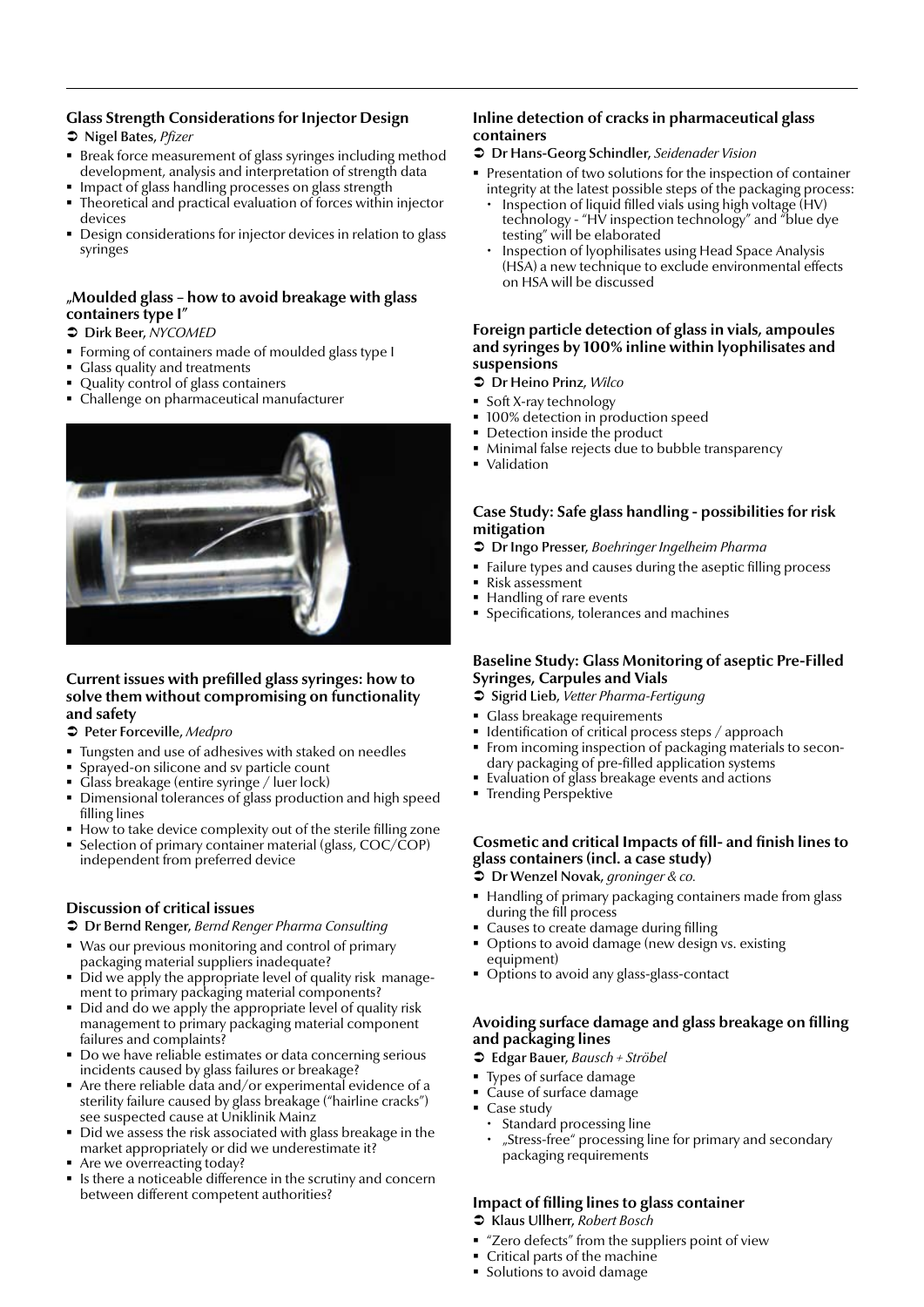This is why you should attend this conference:

- You will get first hand information on modern application systems.
- You will get an overview about current trends and developments in the manufacture of prefilled syringes from the perspective of pharmaceutical manufacturers, packaging suppliers and mechanical engineering.
- What GMP aspects have to be considered for prefilled syringes; what new questions arise due to new technologies and the increased supplier involvement? You will get an update from the perspective of the involved parties

### **Background**



Image: groninger & co.

Prefilled syringes are a modern, but complex application system which gains in importance in the pharmaceutical and biotechnological environment. They are comprised of many – in particular cases critical – single components. For that reason the various aspects of packaging, process control and controls need to be examined carefully and are in the centre of attention of this conference.

### Target Audience

This conference targets staff in the pharmaceutical industry, packaging suppliers and engineering firms familiar with the issue prefilled syringes. Addressed will particularly the areas

- Packaging development
- Production
- Quality Assurance
- Engineering / Technology

### Moderator

- **Klaus Ullherr,** *Robert Bosch*
- **Dr Wenzel Novak,** *groninger & co*

### Programme

#### **Enhance the PFS glass containers quality through an optimized control process designed for sensitive and biodrugs**

- Â Alessandro Morandotti, *Nuova OMPI*
- Glass forming knowledge
- Integrated dimensional and inspection control
- Production fully in a controlled environment

### **How to design extractables / leachables studies for prefilled syringe applications**

- Â Piet Christiaens, *Toxikon Europe*
- Container / closure guidelines for the pharmaceutical Industry in US and Europe
- How basic knowledge of materials can help to understand the leaching mechanism
- How to design an extractable study for prefilled syringes
- How to design a leachable study for prefilled syringes
- Case study

### **Specific challenges of nested syringe filling - in small batch production and industrial scale**

- Â Klaus Ullherr, *Robert Bosch*
- Filling of high potent drugs; impact on the machine solutions
- **Small batch production for development under cRABS**
- **Production line under isolator**
- **IPC (In Process Checkweigh)**
- Sampling and reject solutions
- **Combination filling stations**

### **Polymer based prefilled syringes- update from Japanese experience**

- Â William Dierick, *TERUMO Europe*
- Plastic prefilled syringes for use in biopharmaceuticals as well as for specific applications
- Conditions of use
- Examples of successful implementation
- Latest update on developments for COP based pre-filled syringes

### **Prefilled Syringe and Autoinjector: a complex relationship**

- Â Jörg Zimmermann, *Vetter Pharma-Fertigung*
- **Introduction to the product** 
	- Patient advantages
	- Optimization project − Project objectives
	- − Project organisation
- **Key factors addressed** 
	- Functionality of syringe & pen
	- Bulk processing of syringes
	- **Siliconization**
	- x Review of syringe filling
	- Review of pen assembly
- Summary & Conclusion

### **Qualifying a new technology: A case study about outside decontamination of tubs by Plasma technology**

- Â Dr Wenzel Novak, *groninger & co.*
- Challenges using a new decontamination method
- What's important?
- Regulatory aspects
- **Experiences from Validation and Qualification**

### **Basics of E-Beam Systems for Prefilled Syringes**

- Â Manfred Holzer, *Skan*
- Sterilization principle
- System components
- Case studies
- **Filter** Frequently asked questions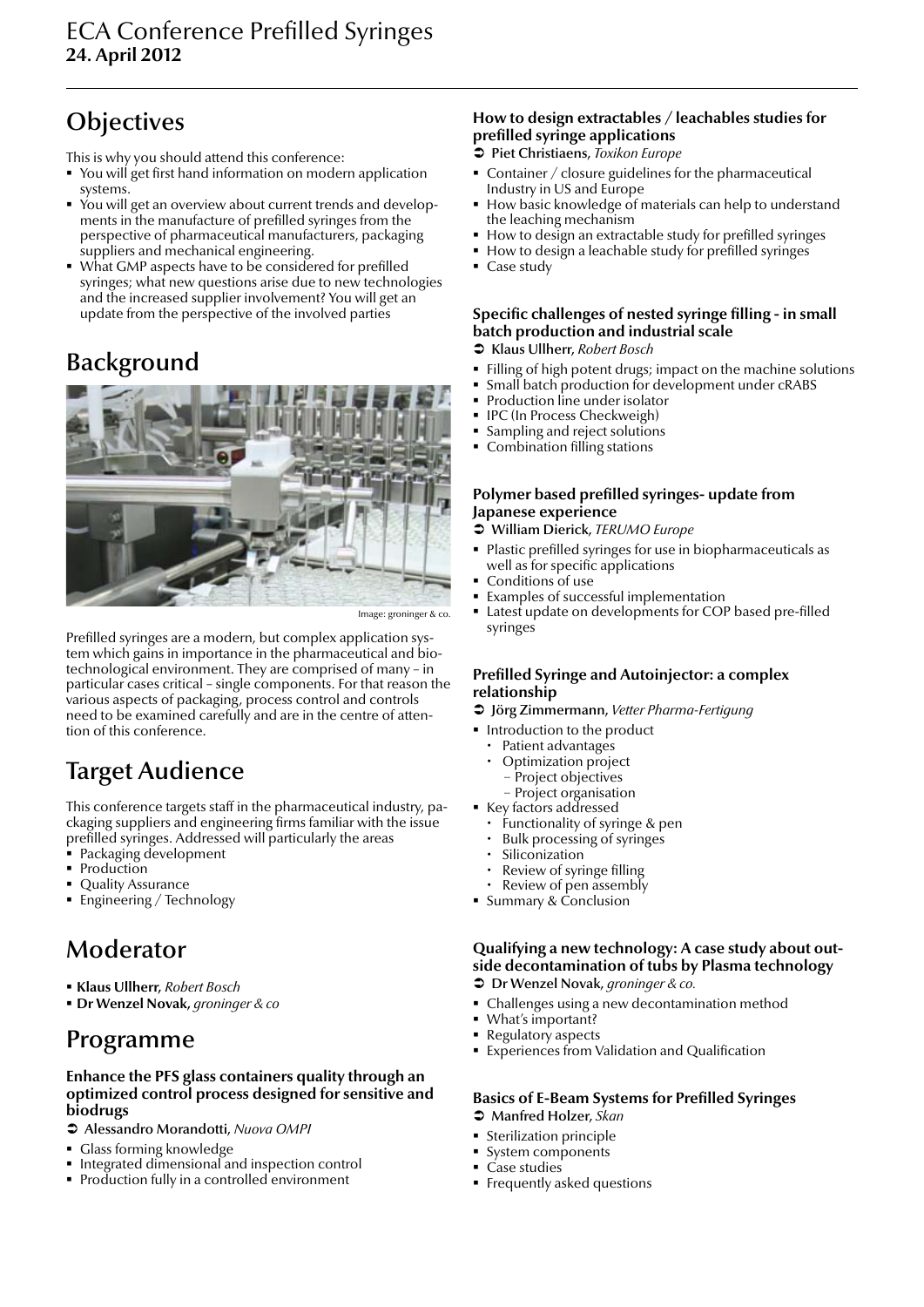This conference aims at informing about recent technologies in the manufacture of oral solid dosage forms and how the efficiency in the manufacturing plant can be increased or costs can be reduced.

### Background



Image: GEA Pharma System

Solid dosage forms are still the most common dosage form, first and foremost tablets with a portion of over 50%. Tablets are the least expensive dosage form, have a good stability and open up adjustable possibilities of drug release.

This conference focuses on two hot topics: **Continuous Processing** and **Increase of Efficiency**. Both topics are of importance for the question, where future production will take place. Moreover, regulating authorities, first of all the FDA, encourage the transition from batch to continuous production. They expect an increase in product safety while equipment suppliers promote a decrease of production costs. But is this really the case?

Listen to companies who already did this transition and learn about advantages and disadvantages.

The second block of the conference will further deal with how the efficiency of a production plant for oral solid dosage forms can be increased and how production costs can be reduced. These are important points for the discussion about future manufacturing locations and site to site competition.

### Target Audience

This event is designed for all managers and executives from Pharmaceutical Development, Production and Quality Assurance, responsible for development, transfer or manufacture of solid dosage forms.

### Moderator

**Dr Harald Stahl,** *GEA Pharma Systems*

### Programme

### Block: Continuous Processing

### **Regulatory Update on Continuous Processing**

- Â Alicia Mozzachio, *FDA, Office of Manufacturing and Product Quality*
- Validation of continuous processes
- Handling deviations
- **Release** procedure

### **Case Story: Janssen Pharmaceutica Continuous Processing – The Ultimate in Lean Manufacturing**

- Â Philippe Cappuyns, *Janssen Pharmaceutica, subsidiary of Johnson & Johnson*
- Comparison Batch vs Continuous
- Benefits & Pitfalls of Continuous
- **Business Case for Continuous**
- Continuous & Quality-by-Design
- Continuous Processing Equipment

### **Case Story: AstraZeneca**

Â Dr Henry Huang, *AstraZeneca*

### Block: Increasing Efficiency

#### **Increasing the efficiency of tabletting processes** Â Harald Römer, *Notter*

- Technical approaches
	- Multi-tip tools
	- x Increased number of punches of the torrents
	- process technology
- Quality aspects **Examples from the field**
- 

### **Tools for increasing manufacturing efficiency**

- Â Dr Jürgen Werani, *Schuh & Co. Komplexitätsmanagement*
- OPEX Scan: Analyze the Status Quo Structure the Future
- Outcome of Operational Excellence programmes: experiences from the pharmaceutical industry
- How to save costs and expenses

#### **Total Productivity Management (TPM) & Change Management**

Â Oliver Pütz, *A. Nattermann & Cie.*

- Optimization of staffing levels
- Reducing storage space
- Reducing of processing time
- **Increase of productivity**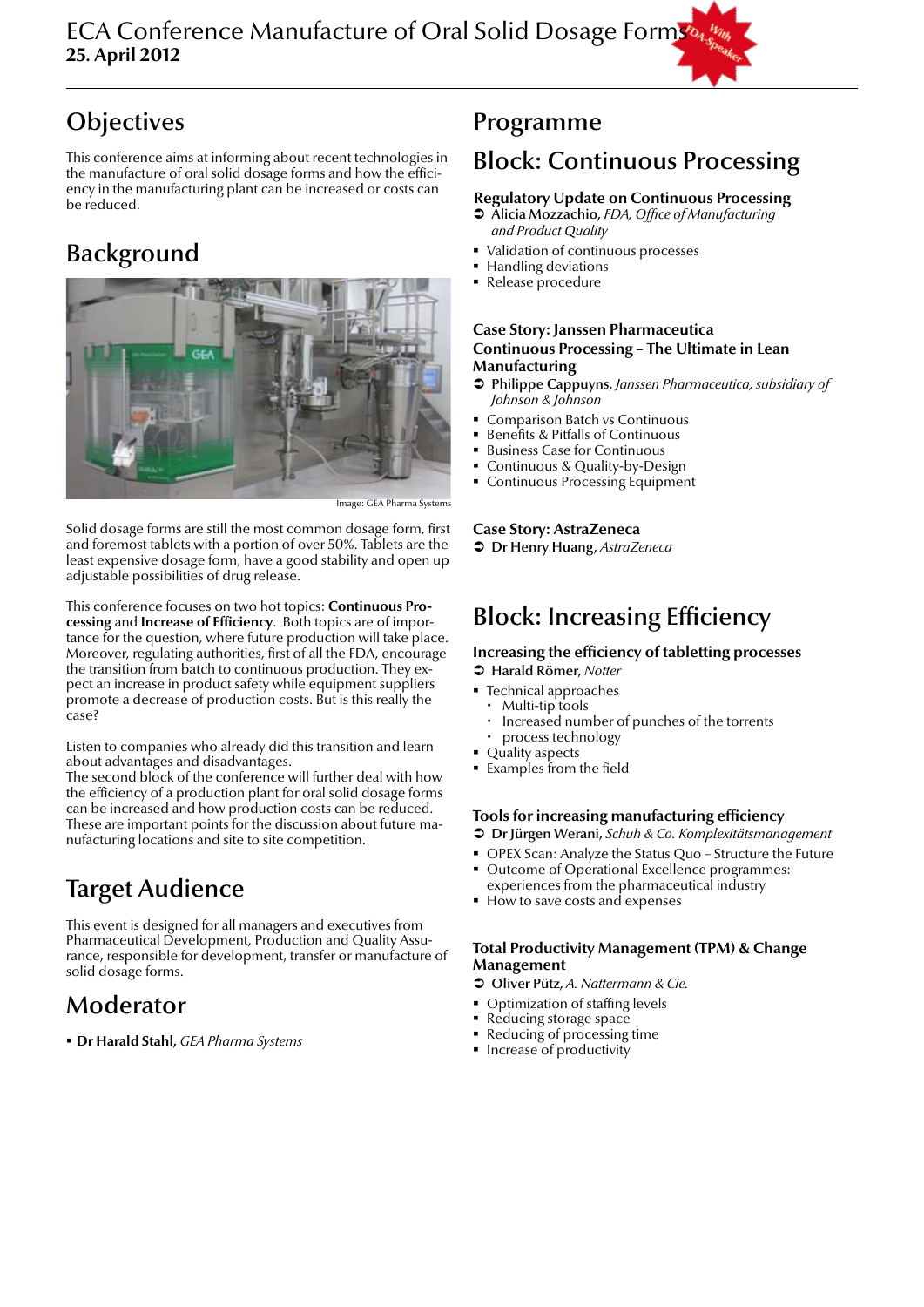| Location                   | Swissôtel Congress Centrum Düsseldorf / Neuss<br>Rheinallee 1<br>41460 Neuss<br>Tel.: +49 (0) 2131 77 - 00<br>Fax: +49 (0) 2131 77 - 1367<br>Emailus@swissotel-duesseldorf.de<br>The conference hotel is located just 14 kilometers from Düsseldorf International Airport and                                                                                                                                                                                                                                                                                                                                       |  |  |  |
|----------------------------|---------------------------------------------------------------------------------------------------------------------------------------------------------------------------------------------------------------------------------------------------------------------------------------------------------------------------------------------------------------------------------------------------------------------------------------------------------------------------------------------------------------------------------------------------------------------------------------------------------------------|--|--|--|
|                            | minutes from the historic and commercial areas of Düsseldorf. More details can be found here:<br>www.swissotel-duesseldorf.de/location-en.html                                                                                                                                                                                                                                                                                                                                                                                                                                                                      |  |  |  |
| Room<br><b>Reservation</b> | There will be no reservations via Concept Heidelberg. Please book your <b>hotel room directly</b><br>with the reservation form which you will receive together with your confirmation/invoice!<br>Charges are payable after receipt of the invoice.                                                                                                                                                                                                                                                                                                                                                                 |  |  |  |
| <b>Fees</b>                | One day tickets will enable you to visit the congress either only on day 1 or only on day 2 or on<br>both days. Charges for the one day tickets are $\epsilon \in 490$ ,- plus VAT (due to the special fees for the<br>congress, ECA membership discounts are not applicable). They include a lunch and beverages<br>during the conferences and in breaks as well as the social event on the evening of the 1. congress<br>day (one day ticket for 24 April 2012). Charges are payable after receipt of invoice.                                                                                                    |  |  |  |
| <b>The Social Event</b>    | The Social Event at the Pharma Congress is already a<br>tradition, and is networking and relaxation at the<br>same time.<br>On the evening of the first congress day, on 24 April<br>2012, all congress delegates and speakers are invited to<br>a "Get together" in the Congress Center. Take advantage<br>of this opportunity for an information exchange and<br>enjoy the laid-back atmosphere and the entertainment<br>programme.                                                                                                                                                                               |  |  |  |
| <b>Contacts</b>            | For questions regarding content:<br><b>ECA Conference Solid Dosage Forms:</b><br>Dr. Robert Eicher (Fachbereichsleiter), Tel. 06221/84 44 12,<br>E-Mail: eicher@concept-heidelberg.de.<br>ECA Conferences Barrier Systems / Prefilled Syringes / Current Aseptic Technologies /<br>Glass - Glass Breakage - (Micro-)Cracks:<br>Dr. Andreas Mangel (Fachbereichsleiter), Tel. 06221/84 44 41,<br>E-Mail: mangel@concept-heidelberg.de.<br>For questions regarding reservation, hotel, organisation etc.:<br>Detlef Benesch (Organisation Manager),<br>Tel. +49 6221 84 44 45, E-Mail: benesch@concept-heidelberg.de. |  |  |  |
| <b>The Organiser</b>       | CONCEPT HEIDELBERG - on behalf of the European Compliance Academy (ECA)<br>P.O. Box 10 17 64<br>D-69007 Heidelberg<br>Telefon 0 62 21/84 44-0<br>EUROPEAN COMPLIANCE<br>Telefax 0 62 21/84 44 34<br>ACADEMY<br>E-Mail: info@concept-heidelberg.de<br>www.gmp-navigator.com                                                                                                                                                                                                                                                                                                                                          |  |  |  |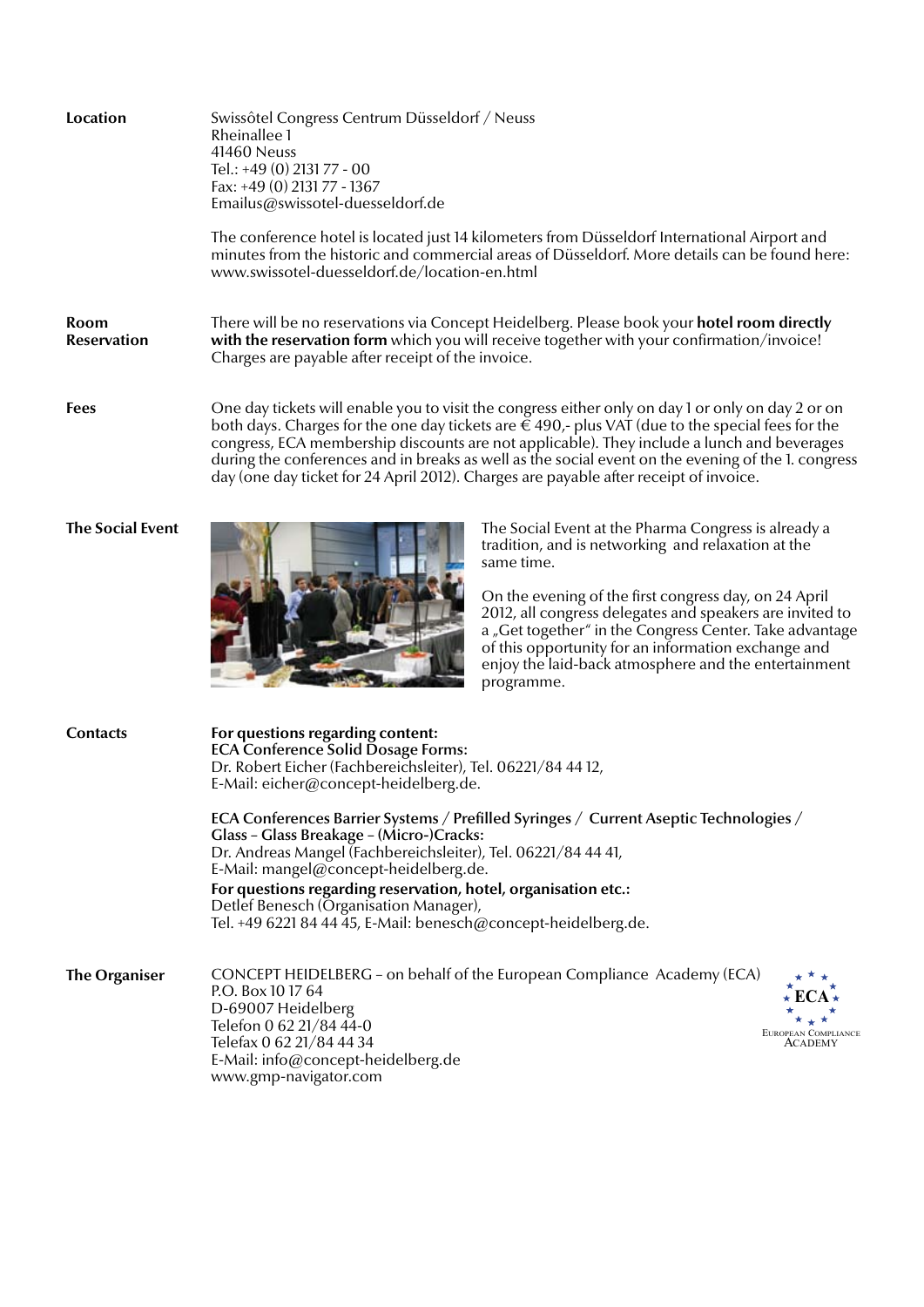



"I was pleasantly surprised about the density of information in the lectures and the high quality speakers – and this in a perfect combination with an exhibition.

In total a very compact, very well organised and high-class event."

*Dr Hanns-Cord Walter, General Manager Klosterfrau*







"I believe it was a very well attended event. As usual there were plenty of opportunities for networking with colleagues from industry and from suppliers and service providers."

*Dr Friedrich Haefele, Vice President Biopharma Operations, Boehringer Ingelheim*



"We were very satisfied with this year's congress. We already noticed the last time that the congress is quite popular with our customers, especially for those in the German speaking area. However, we also noticed

that we had more foreign visitors due to the international orientation of the presentations."

*Willem Berends, groninger & co. gmbh (Exhibitor)*





"The participation was already quite good in the last year. And this year the positive trend continued. We had many good contacts with users as well as with technology represenatives." *Jens Kubischik, Pall GmbH (Exhibitor)*



You can find more impressions about the Pharma Congress 2011 on the congress website at www.pharma-kongress.com.